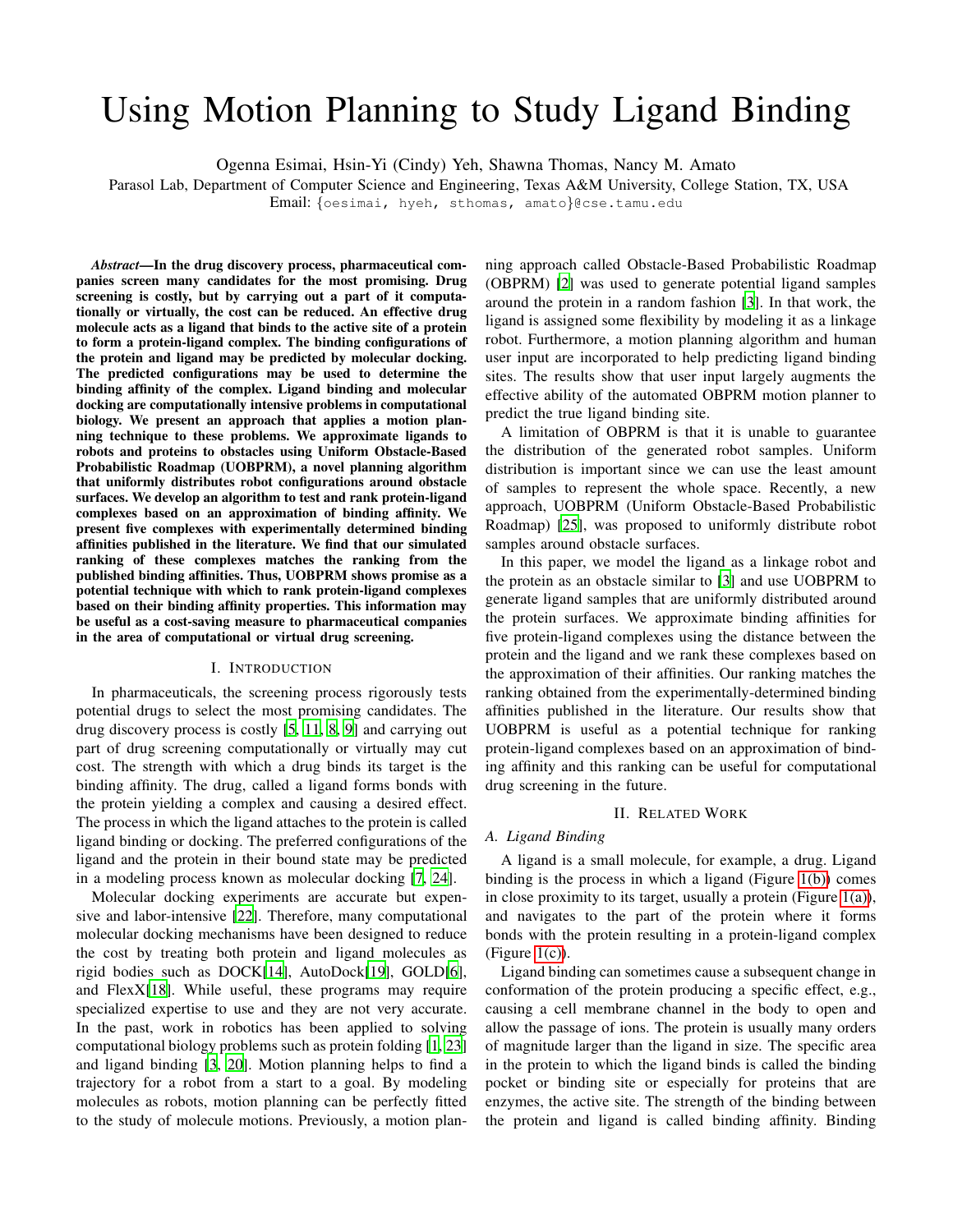<span id="page-1-1"></span>

<span id="page-1-2"></span><span id="page-1-0"></span>(c) Protein-ligand complex, 1E1X

Fig. 1. A ligand, NW1, binds with its target protein, cyclin-dependent kinase 2 to form a protein-ligand complex, 1E1X.

affinity is important because it is related to the stability of the resulting protein-ligand complex. The higher the binding affinity, the more stable the protein-ligand complex that is formed. Different proteins bind different ligands with different affinities. Multiple factors affect affinity, for example, a higher bond energy between the protein and the ligand, a greater ability of the ligand to reach and remain in the active site, and a longer time spent by the ligand in the active site, all contribute to higher binding affinity.

Ligand binding can be described using the lock and key model. The protein is the lock and the ligand the key in this model. Just as not all keys will fit a particular lock, not all ligands are able to bind to the protein. One example of this lock and key model is shown in Figure [2.](#page-1-3) Figure [2\(a\)](#page-1-4) shows that the ligand and the protein are able to form a proteinligand complex when their shapes match. Figure [2\(b\)](#page-1-5) is an example of when the protein and the ligand do not have complementary shapes, a protein-ligand complex is not formed and no following mechanism occurs.

<span id="page-1-4"></span>

<span id="page-1-5"></span><span id="page-1-3"></span>Fig. 2. Lock and key model. (a) A protein and a ligand with compatible geometry which successfully form a complex. (b) Here, the protein and the ligand do not have compatible geometry. As a result, no complex is formed.

#### *B. Motion Planning*

A robot is a movable object which can be represented by  $n$  parameters (degrees of freedom). Each parameter represents one object component, such as object position or object orientation. All possible robot placements or configurations form an n-dimensional space, C-space. Each robot can be represented as a point  $(x_1, x_2, ..., x_n)$  in C-space. Motion planning finds a path for a robot in which the robot moves from a start position to a goal position without colliding with any obstacles in the environment. Motion planning has numerous applications including protein folding [\[1](#page-3-4)], computer-aided design (CAD) [\[4](#page-3-7)], robotic surgery [\[15,](#page-4-6) [21\]](#page-4-7), and computer animation [\[13\]](#page-4-8).

It is hard to find an exact motion planning solution due to the high dimensionality. Therefore, some randomized algorithms have been developed to address this issue, for example, sampling-based methods such as Probabilistic Roadmaps (PRMs) [\[12\]](#page-4-9) and Rapidly-Exploring Random Trees (RRTs) [\[16](#page-4-10)]. Specifically, PRMs [\[12\]](#page-4-9) generate random robot configurations to form a graph to represent C-space. PRMs, however, have been shown to perform poorly in generating samples in some difficult areas, e.g., narrow passages and obstacle surfaces [\[10\]](#page-4-11) because the probability of generating a configuration is dependent on the volume of free space. The tendency is for oversampling to occur in relatively free parts of C-space and undersampling to occur in more obstructed parts of C-space, like the narrow passages. Therefore, some obstacle-based sampling methods have been proposed.

Obstacle-Based Probabilistic Roadmap (OBPRM) [\[2](#page-3-6)] is a specialized obstacle-based method which biases robot configurations to be close to the obstacle surfaces. OBPRM was used previously to predict ligand binding sites [\[3\]](#page-3-5). The work approximates ligands as linkage robots and proteins as obstacles and the result shows that OBPRM is able to accurately predict the ligand binding site since OBPRM is able to generate ligand configurations close to the binding site on the protein surfaces. With the aid of human input OBPRM performs even better.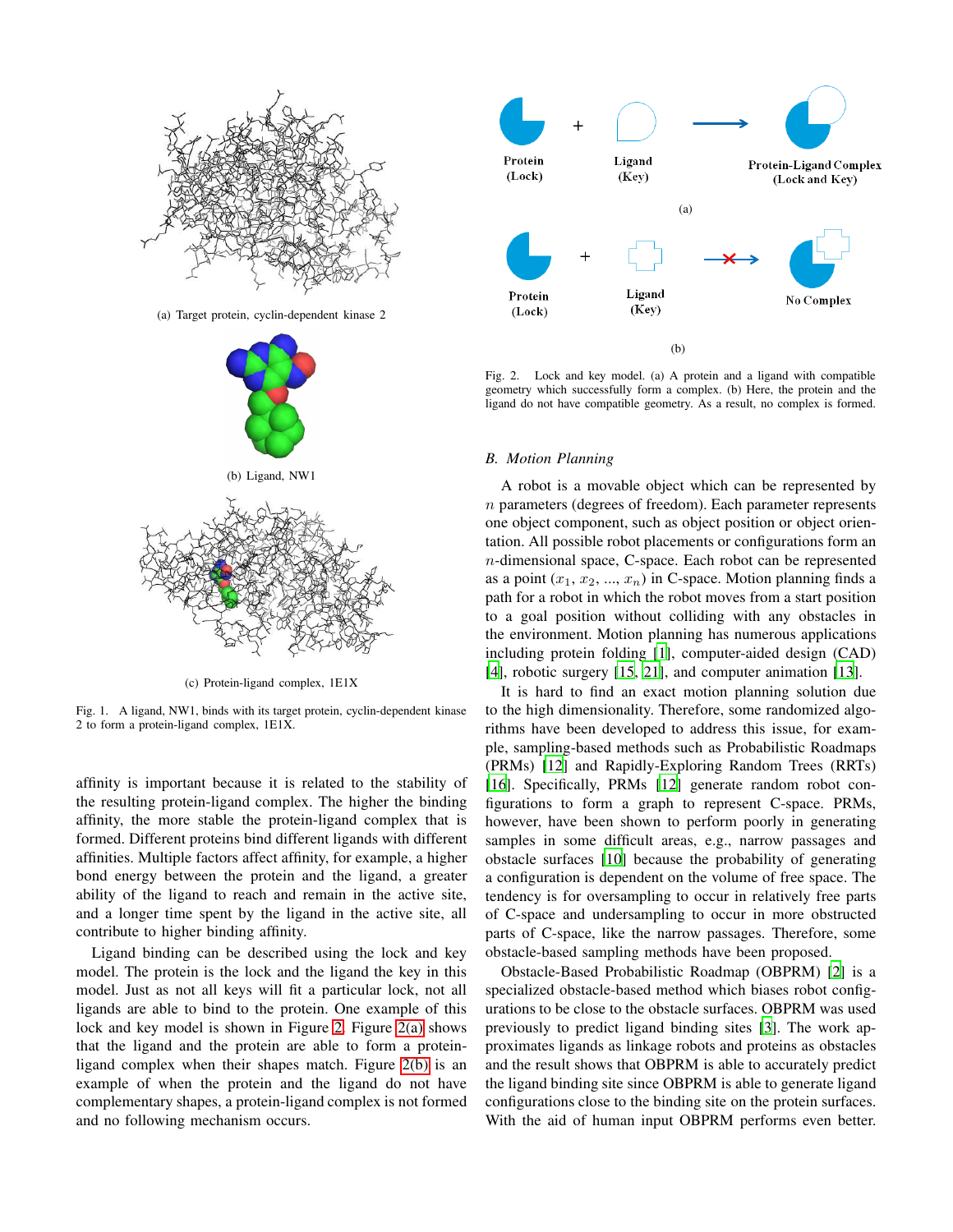Althouth OBPRM can generate samples close to the obstacle surfaces, the node distribution is biased by the shape of the obstacle and is unknown. Uniform configuration distribution around the obstacle surfaces is important because it requires the least amount of nodes to represent the C-space which can solve the motion planning problem faster.

UOBPRM (Uniform Obstacle-Based Probabilistic Roadmap) [\[25\]](#page-5-3) , is a recently developed novel sampling method which guarantees a uniform node distribution around the obstacle surfaces and maintains efficiency at the same time.

*1) UOBPRM:* UOBPRM generates robot configurations in a uniform distribution around the obstacle surfaces. Algorithm [1](#page-2-0) describes the node generation for UOBPRM. UOBPRM generates randomly distributed line segments with fixed length l by generating a random configuration  $c$  and extending it in a random direction  $\overrightarrow{d}$ . For each line segment, UOBPRM finds the intersection between the line segment and obstacle at a step size t. The valid configurations are kept as roadmap nodes.

UOBPRM finds the intersections between line segments and obstacles by checking the validity changes along the line segment. UOPBPRM generates intermediate configurations at a step size  $t$  for each line segment, and checks its validity. If the validities are different between two consecutive configurations, there is an intersection. The valid node is retained. The pseudocode for finding the intersection is shown in Algorithm [2.](#page-2-0) The validity checking is applied to the whole line segment since there can be multiple intersections on one line segment as the example shown in Figure [3.](#page-2-1)

### **Algorithm 1 UOBPRM Node Generation** $(n, l, t)$

- Input. A maximum attempts  $n$ , a line segment of length l, and a step size t
- Output. A set of nodes V uniformly distributed near obstacle surfaces
- 1: Set a bounding box whose margin is  $l$  away from the obstacles (details on resetting the bounding box may be found in [\[25](#page-5-3)])
- 2:  $V = \emptyset$
- 3: for  $i = 1 \rightarrow n$  do
- 4: Uniformly sample configuration c
- 5: Generate a random direction  $\overrightarrow{d}$
- 6: Extend a segment s from c distance l in direction  $\overrightarrow{d}$
- 7:  $V \leftarrow \text{Interest}(s, l, t)$
- 8: end for
- 9: return  $V$

## III. METHODS

#### *A. Ligand and Protein Models*

We model the ligand as a flexible, articulated-linkage robot and the protein as a rigid body. We also remove the hydrogen atoms in the ligands in order to simplify computation.

## Algorithm 2 Intersect(s,  $l, t$ )

Input. A line segment  $s$  of length  $l$  and a step size  $t$ Output. A set of intersections I

- 1: for  $i = 1 \rightarrow (l/t)$  do
- 2: Generate node  $c_i$  along s
- 3: if validity( $c_i$ )  $\neq$  validity( $c_{i+1}$ ) then
- 4: Add the valid one to I
- 5: end if
- 6: end for
- 7: return I



<span id="page-2-1"></span>Fig. 3. Finding intersections between the line segment and the obstacle by checking the validity of intermediate configurations along segment. The valid node is retained at every validity change. Here, the valid nodes that are retained are solid.

#### *B. Algorithm*

To approximate binding affinity, we make the assumption that if the binding affinity is higher for a ligand sample, it is more likely to be buried deeper in the protein.

We use UOBPRM to generate ligand samples. For each ligand sample generated, we calculate the distance between the center of mass of the protein and the center of mass of the ligand sample. We find the minimum value amongst these distances. For the native structures of the protein-ligand complexes that are published in the literature, we also calculate the distance between the center of mass of the protein and the center of mass of the ligand. Next, we find the difference between the distance obtained from the native structure and the minimum distance for the samples generated by UOBPRM. The absolute value of this difference is then used as our approximated ligand binding affinity. Algorithm [3](#page-2-0) describes the binding affinity calculation in this work.

```
Algorithm 3 Calculating Ligand Binding Affinity (P, L, n)
```
Input. A protein  $P$ , a ligand  $L$ , and the number  $n$ , of samples. Output. An affinity score  $a$ , to represent the binding affinity between protein  $P$  and ligand  $L$ .

- 1: for  $i = 1 \rightarrow n$  do
- 2: Generate UOBPRM samples  $l_i$  for  $L$
- 3:  $d_i \leftarrow \text{distance}(\text{center of mass}(P), \text{center of mass}(l_i))$
- 4:  $min_L \leftarrow min\{d_i | \forall 1 \leq i \leq n\}$
- 5: end for
- 6:  $d_{native} \leftarrow distance(center of mass(P), center of mass(L))$
- <span id="page-2-0"></span>7:  $a \leftarrow |min_L - d_{native}|$
- 8: return a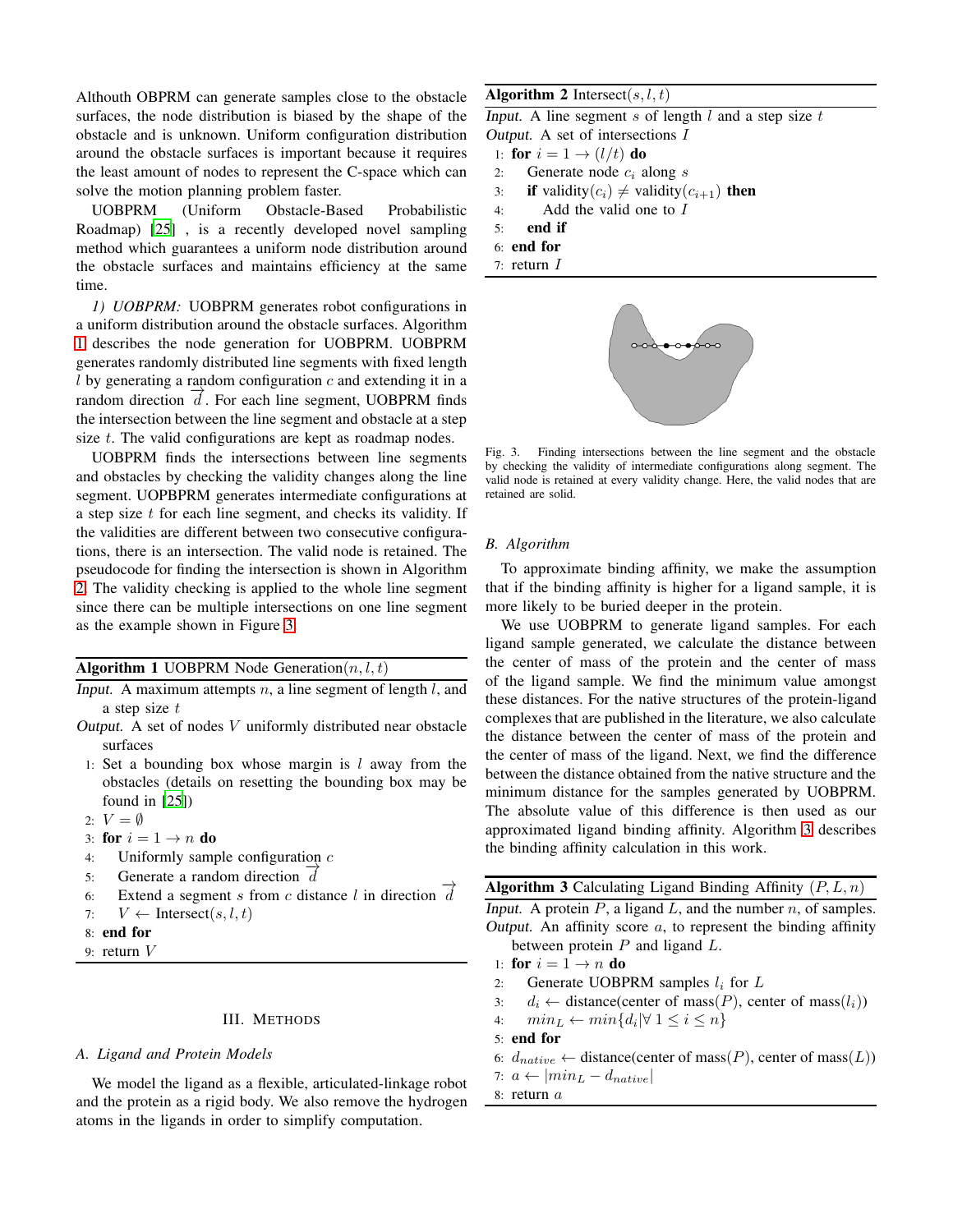#### IV. RESULTS

We implement our algorithm in C++ in a Linux 3.14 kernel with Fedora distribution version 20.

We obtain 2 sets of protein-ligand pairs from BindingDB [\[17](#page-4-12)] with known binding affinities that were previously determined experimentally. The first set contains one ligand and multiple proteins with different binding affinities and the second one has one protein with multiple ligands forming various complexes. For each protein-ligand pair in a set, we compute the binding affinity by the process described in Algorithm [3,](#page-2-0) which is used to rank the binding affinities among the protein-ligand pairs. Our simulation results are then compared to the published ranks.

We carry out experiments varying the line segment length l and number of samples  $n$  in UOBPRM. We start with an  $l$ value of 10 and an  $n$  value of 50 and then hold each of these values constant while varying the other value.

In more detail, for the set of one ligand and multiple proteins, we keep the line segment length  $l$  constant at 10 and determine our rank of binding affinities using various values of number of samples  $n$  of 50, 100, and 1000. Results are shown in Table [I.](#page-4-13) We also determine our rank of binding affinities for this set keeping the number of samples constant at 50 and having different values for the line segment length of 5, 10, and 100 as shown in Table [II.](#page-4-14) We repeat the above experimental setup for the set of one protein with multiple ligands and the results are shown in Tables [III](#page-4-15) and [IV.](#page-4-16) In Tables [I](#page-4-13) and [II](#page-4-14) our ranking matches the ranking from experimental binding affinities. For Table [III](#page-4-15) when  $l$  is 10 and  $n$  is 50, our ranking does not match the experimentally-determined ranking. Likewise, for Table [IV](#page-4-16) when  $l$  is 100 and  $n$  is 50, our ranking does not match the experimentallydetermined ranking.

#### V. DISCUSSION AND CONCLUSION

In this paper, we propose a strategy which uses UOBPRM to study the ligand binding problem in computational biology. UOBPRM has been shown to generate ligand configurations close to protein surfaces. We experiment on 5 protein-ligand pairs with known binding affinities determined experimentally and find that UOBPRM is able to help rank binding affinity. This information may be useful to pharmaceutical companies in the area of computational or virtual drug screening.

Limitations of our approach include that we approximate the protein as a rigid body which may cause us to lose the true ligand binding site. When the true ligand binding site occurs deep in the protein, that space may be lost when the protein is transformed into a solid 3D model. At the same time, proteins can change conformation in reality when the ligand binds but we cannot capture this phenomenon when we model the protein as a rigid body. We have exceptions in our results that we are unable to explain within the current extent of our experiments. In the future, carrying out a wider range of varied parameters may be useful in order to be able to detect trends that may help to explain discordant results. In addition, we would like to increase the experimental set size above 5

protein-ligand pairs. We would also like to have protein-ligand pairs whose binding affinities differ by many more degrees of magnitude. This is because the discordant results may be due to the possibility that our approach is not sensitive enough to rank accurately protein-ligand pairs whose binding affinities differ by only one or two orders of magnitude. We plan to give the protein more flexibility. We also aim to consider other binding affinity measurements such as energy, rigidity, and compactness. Furthermore, we expect to vary the value of the step size  $t$ , in UOBPRM to evaluate its effect on the ranking we produce with our algorithm.

## VI. ACKNOWLEDGMENTS

Many thanks to Dr. Nancy Amato, my faculty mentor, for the opportunity to participate in this summer research program, for guidance, and for financial and other support; Dr. Shawna Thomas, post-doc, for her oversight; Hsin-Yi (Cindy) Yeh, my Ph.D. graduate student mentor, for her guidance, supervision, and support; and the Computing Research Association (CRA) and the Coalition to Diversify Computing (CDC) for funding this Distributed Research Experiences for Undergraduates (DREU) experience.

#### **REFERENCES**

- <span id="page-3-4"></span>[1] N. M. Amato and G. Song. Using motion planning to study protein folding pathways. *J. Comput. Biol.*, 9(2): 149–168, 2002. Special issue of Int. Conf. Comput. Molecular Biology (RECOMB) 2001.
- <span id="page-3-6"></span>[2] N. M. Amato and Y. Wu. A randomized roadmap method for path and manipulation planning. In *Proc. IEEE Int. Conf. Robot. Autom. (ICRA)*, pages 113–120, 1996.
- <span id="page-3-5"></span>[3] O. B. Bayazit, G. Song, and N. M. Amato. Ligand binding with OBPRM and haptic user input: Enhancing automatic motion planning with virtual touch. In *Proc. IEEE Int. Conf. Robot. Autom. (ICRA)*, pages 954–959, 2001. This work was also presented as a poster at *RECOMB 2001*.
- <span id="page-3-7"></span>[4] H. Chang and T. Y. Li. Assembly maintainability study with motion planning. In *Proc. IEEE Int. Conf. Robot. Autom. (ICRA)*, pages 1012–1019, 1995.
- <span id="page-3-0"></span>[5] M. Dickson and J. P. Gagnon. The cost of new drug discovery and development. *Discovery Med.*, page June 20, 2009.
- <span id="page-3-3"></span>[6] P. Willett G. Jones and R. C. Glen. Molecular recognition of receptor sites using a genetic algorithm with a description of desolvation. *J. Mol. Biol.*, 245:43–53, 1995.
- <span id="page-3-2"></span>[7] I. Halperin, B. Ma, H. Wolfson, and F. Nussinov. Principles of docking: An overview of search algorithms and a guide to scoring functions. *Proteins*, 47(4):409–443, 2002.
- <span id="page-3-1"></span>[8] Matthew Herper. How much does pharmaceutical innovation cost? a look at 100 companies. *Forbes.com: Business section - Pharma and Healthcare*, August 2013.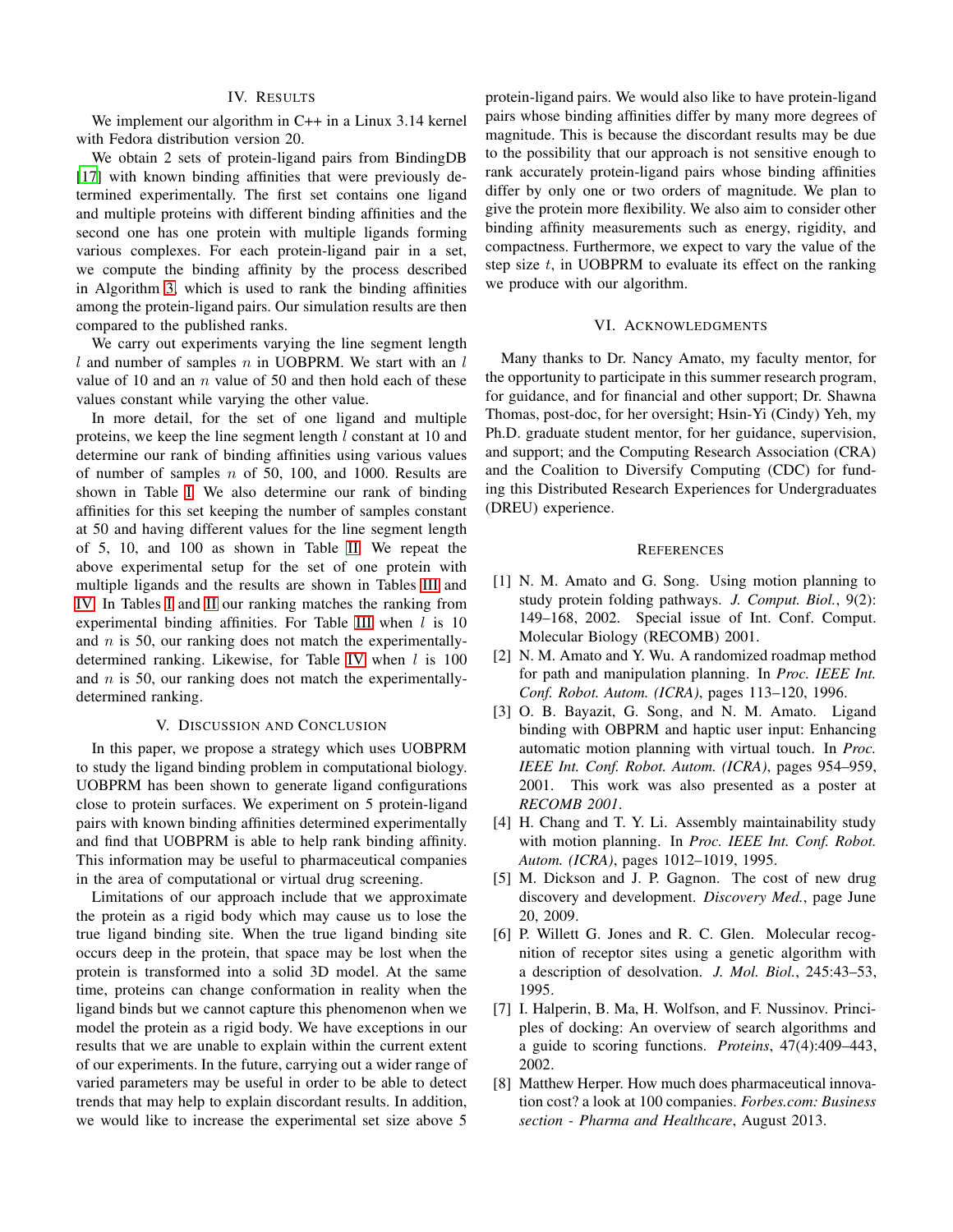| TABLE I                                                                          |  |
|----------------------------------------------------------------------------------|--|
| ONE LIGAND AND MULTIPLE PROTEINS: VARIED NUMBER OF SAMPLES FOR CONSTANT $L = 10$ |  |

<span id="page-4-13"></span>

|            |              |                      | Our Simulation $(n = 50)$           |      | Our Simulation ( $n = 100$ )        |      | Our Simulation ( $n = 1000$ )       |      | Published |
|------------|--------------|----------------------|-------------------------------------|------|-------------------------------------|------|-------------------------------------|------|-----------|
| Ligand CID | Protein      | Affinity $(IC_{50})$ | Abs $\Delta$ Distance $(\tilde{A})$ | Rank | Abs $\Delta$ Distance $(\tilde{A})$ | Rank | Abs $\Delta$ Distance $(\tilde{A})$ | Rank | Rank      |
| 162204     | 2EGH<br>4OOE | 58 nM<br>$2390$ nM   | 0.2342<br>2.6459                    |      | 0.2932<br>4.5691                    |      | 1.8626<br>5.1965                    |      |           |

TABLE II ONE LIGAND AND MULTIPLE PROTEINS: VARIED LINE SEGMENT LENGTHS FOR CONSTANT  $N = 50$ 

<span id="page-4-14"></span>

|            |              |                      | Our Simulation $(l = 5)$    |      | Our Simulation $(l = 10)$   |      | Our Simulation $(l = 100)$          |      | Published |
|------------|--------------|----------------------|-----------------------------|------|-----------------------------|------|-------------------------------------|------|-----------|
| Ligand CID | Protein      | Affinity $(IC_{50})$ | Abs $\Delta$ Distance $(A)$ | Rank | Abs $\Delta$ Distance $(A)$ | Rank | Abs $\Delta$ Distance $(\tilde{A})$ | Rank | Rank      |
| 162204     | 2EGH<br>400E | 58 nM<br>2390 nM     | 0.4082<br>.6219             |      | 0.2342<br>2.6459            |      | 0.2942<br>4.5758                    |      |           |

TABLE III

ONE PROTEIN AND MULTIPLE LIGANDS: VARIED NUMBER OF SAMPLES FOR CONSTANT L = 10

<span id="page-4-15"></span>

|         |              |                                                 | Our Simulation $(n = 50)$   |      | Our Simulation ( $n = 100$ ) |      | Our Simulation ( $n = 1000$ ) |      | Published |
|---------|--------------|-------------------------------------------------|-----------------------------|------|------------------------------|------|-------------------------------|------|-----------|
| Protein | Ligand CID   | Affinity $(K_i)$                                | Abs $\Delta$ Distance $(A)$ | Rank | Abs $\Delta$ Distance $(A)$  | Rank | Abs $\Delta$ Distance $(\AA)$ | Rank | Rank      |
| 3W6H    | 768<br>24530 | $5 \times 10^{-4}$ nM<br>$12 \times 10^{-4}$ nM | 0.0695<br>0.5548            |      | 0.0695<br>1.4223             |      | 0.4146<br>1.4908              |      |           |
|         | 19366655     | $200 \times 10^{-4}$ nM                         | 1.2712                      |      | 1.2712                       |      | 1.6130                        |      |           |

TABLE IV ONE PROTEIN AND MULTIPLE LIGANDS: VARIED LINE SEGMENT LENGTHS FOR CONSTANT N = 50

<span id="page-4-16"></span>

|         |                          |                                                                            | Our Simulation $(l = 5)$      |      | Our Simulation $(l = 10)$   |      | Our Simulation $(l = 100)$            |      | Published |
|---------|--------------------------|----------------------------------------------------------------------------|-------------------------------|------|-----------------------------|------|---------------------------------------|------|-----------|
| Protein | Ligand CID               | Affinity $(K_i)$                                                           | Abs $\Delta$ Distance $(\AA)$ | Rank | Abs $\Delta$ Distance $(A)$ | Rank | Abs $\Delta$ Distance ( $\tilde{A}$ ) | Rank | Rank      |
| 3W6H    | 768<br>24530<br>19366655 | $5 \times 10^{-4}$ nM<br>$12 \times 10^{-4}$ nM<br>$200 \times 10^{-4}$ nM | 0.7803<br>1.0039<br>1.5472    |      | 0.0695<br>0.5548<br>1.2712  |      | 3.6673<br>0.6711<br>1.8102            |      |           |

- <span id="page-4-1"></span>[9] Matthew Herper. The cost of creating a new drug now \$5 billion, pushing big pharma to change. *Forbes.com: Business section - Pharma and Healthcare*, August 2013.
- <span id="page-4-11"></span>[10] D. Hsu, J-C. Latombe, and H. Kurniawati. On the probabilistic foundations of probabilistic roadmap planning. *Int. J. Robot. Res.*, 25:627–643, July 2006. ISSN 0278- 3649.
- <span id="page-4-0"></span>[11] J. P. Hughes, S. Rees, S. B. Kalindjian, and K. L. Philpott. Principles of Early Drug Discovery. *British journal of pharmacology*, 162(6):1239–1249, 2011.
- <span id="page-4-9"></span>[12] L. E. Kavraki, P. Švestka, J. C. Latombe, and M. H. Overmars. Probabilistic roadmaps for path planning in high-dimensional configuration spaces. *IEEE Trans. Robot. Automat.*, 12(4):566–580, August 1996.
- <span id="page-4-8"></span>[13] Y. Koga, K. Kondo, J. Kuffner, and J.C. Latombe. Planning motions with intentions. In *Proc. ACM SIGGRAPH*, pages 395–408, 1995.
- <span id="page-4-2"></span>[14] I. D. Kuntz, J. M. Blaney, S. J. Oatley, R. Langridge, and T. E. Ferrin. A geometric approach to macromoleculeligand interactions. *JMB*, 161(2):269–288, 1982.
- <span id="page-4-6"></span>[15] Y. S. Kwoh, J. Hou, E. A. Jonckheere, and S. Hayati. A robot with improved absolute positioning accuracy for ct guided stereotactic brain surgery. *IEEE Trans. Biomed.*

*Eng.*, 35(2):153–160, 1988.

- <span id="page-4-10"></span>[16] Steven M. Lavalle. Rapidly-exploring random trees: A new tool for path planning. Technical report, 1998.
- <span id="page-4-12"></span>[17] T. Liu, Y. Lin, X. Wen, R. N. Jorissen, and M. K. Gilson. BindingDB: a web-accessible database of experimentally determined protein-ligand binding affinities. *Nucleic Acids Res*, 35:198–201, January 2007.
- <span id="page-4-4"></span>[18] T. Lengauer M. Rarey, B. Kramer and G. Klebe. A fast flexible docking method using an incremental construction algorithm. *J. Mol. Biol.*, 261:470–489, 1996.
- <span id="page-4-3"></span>[19] Garrett M. Morris, Ruth Huey, William Lindstrom, Michel F. Sanner, Richard K. Belew, David S. Goodsell, and Arthur J. Olson. AutoDock4 and AutoDockTools4: Automated docking with selective receptor flexibility. *J. Comput. Chem.*, 16:2785–2791, 2009.
- <span id="page-4-5"></span>[20] Amit P. Singh, Jean-Claude Latombe, and Douglas L. Brutlag. A motion planning approach to flexible ligand binding. In *Int. Conf. on Intelligent Systems for Molecular Biology (ISMB)*, pages 252–261, 1999.
- <span id="page-4-7"></span>[21] R. H. Taylor, B. D. Mittelstadt, H. A. Paul, W. Hanson, P. Kazanzides, J. F. Zuhars, B. Williamson, B. L. Musits, E. Glassman, and W. L. Bargar. An image-directed robotic system for precise orthopaedic surgery. *IEEE*